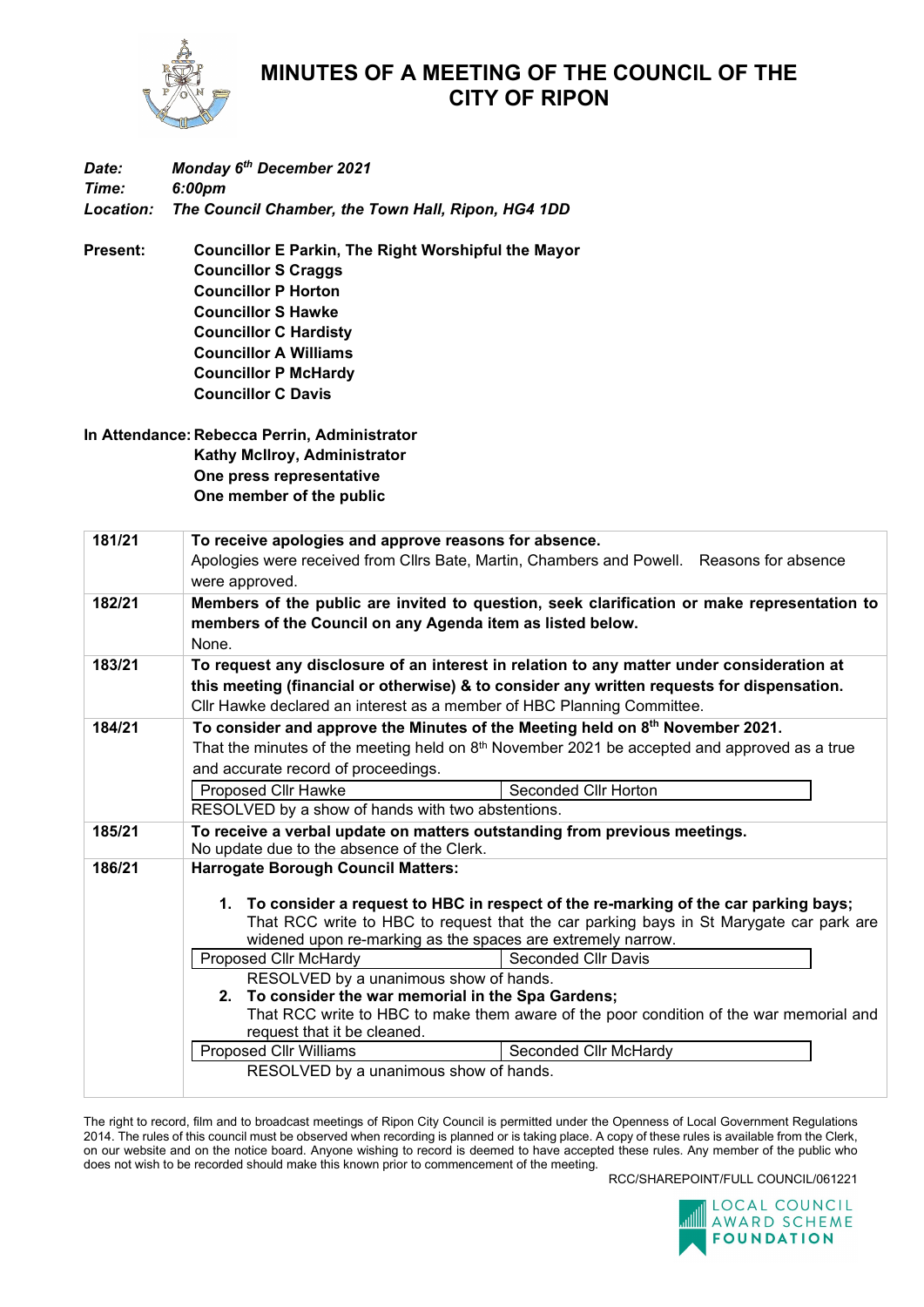|        | 3. Ripon Swimming Pool.                                                                        |  |  |
|--------|------------------------------------------------------------------------------------------------|--|--|
|        | That RCC write to HBC to request an explanation as to why the Spa Baths closed before the      |  |  |
|        | new swimming pool had been tested and fit for use. To be noted that residents are travelling   |  |  |
|        | out of the local area to go swimming.                                                          |  |  |
|        | Seconded Cllr Hawke<br><b>Proposed Cllr Williams</b>                                           |  |  |
|        | RESOLVED by a unanimous show of hands.                                                         |  |  |
| 187/21 | <b>Financial and Governance Matters</b>                                                        |  |  |
|        | 1. To consider obtaining a Unity Corporate Multipay Card.                                      |  |  |
|        | That the Clerk be instructed to obtain the Unity Corporate Multipay Card.                      |  |  |
|        | <b>Proposed Cllr Williams</b><br>Seconded Cllr McHardy                                         |  |  |
|        | RESOLVED by a unanimous show of hands.                                                         |  |  |
| 188/21 | To receive a verbal and/or written update on the ongoing matters detailed below if appropriate |  |  |
|        |                                                                                                |  |  |
|        | and agree appropriate action:                                                                  |  |  |
|        |                                                                                                |  |  |
|        | 1. Joint approach with Knaresborough Town Council on HBC Markets;                              |  |  |
|        | No update at this time.                                                                        |  |  |
|        |                                                                                                |  |  |
|        | 2. Bus service;                                                                                |  |  |
|        | CIIr Horton advised that he attended a meeting with NYCC Transport Officer and it was          |  |  |
|        | confirmed that further investigations are taking place into the Ripon bus routes. That further |  |  |
|        | updates will be communicated in due course.                                                    |  |  |
|        | 3. Ripon Barracks Re-Development;                                                              |  |  |
|        | No update at this time.                                                                        |  |  |
|        |                                                                                                |  |  |
|        | 4. Highways;                                                                                   |  |  |
|        | No update at this time.                                                                        |  |  |
|        |                                                                                                |  |  |
|        | 5. CCTV;                                                                                       |  |  |
|        | No update at this time.                                                                        |  |  |
|        |                                                                                                |  |  |
|        | 6. Christmas Lights;                                                                           |  |  |
|        | The missing lights on Westgate, Fishergate and Old Marketplace were noted. The council's       |  |  |
|        | disappointment regarding the incomplete display was noted, particularly in relation to the     |  |  |
|        | traders and business owners in the affected areas as RCC had hoped that the Christmas          |  |  |
|        | lights display would help to provide a boost after such a difficult trading period. That RCC   |  |  |
|        | write to the lights provider requesting an immediate visit to complete the display and also    |  |  |
|        | share the concerns and disappointment of members and the community.                            |  |  |
|        | Proposed Cllr Williams<br>Seconded Cllr Davis                                                  |  |  |
|        | RESOLVED by a unanimous show of hands.                                                         |  |  |
|        |                                                                                                |  |  |
|        | 7. VAS Signs;                                                                                  |  |  |
|        | No update at this time.                                                                        |  |  |
|        |                                                                                                |  |  |
|        | 8. Quarry Moor, including to receive the Arboricultural report on the condition of trees at    |  |  |
|        | Quarry Moor and note the actions of the Clerk under the delegated powers;                      |  |  |
|        | To be noted that Arbortech has been engaged to undertake the work identified in the report     |  |  |
|        | by the Clerk under delegated powers and that there are no further updates at this time.        |  |  |
|        |                                                                                                |  |  |
|        | That RCC write to HBC Monitoring Officer to request an investigation into why trees on RCC     |  |  |
|        | land have been inspected by a HBC employee without notifying RCC.                              |  |  |
|        |                                                                                                |  |  |
|        | CIIr Hardisty raised a question around 'storm checking' the site and enquired whether the      |  |  |
|        | warden undertook a weekly storm check.                                                         |  |  |
|        | Seconded Cllr Hawke<br><b>Proposed Cllr Williams</b>                                           |  |  |
|        | RESOLVED by a unanimous show of hands.                                                         |  |  |
|        |                                                                                                |  |  |
|        | 9. Re-organisation of Local Government in North Yorkshire, including to receive the            |  |  |
|        | NYCC Chief Executive's November 2021 update;                                                   |  |  |
|        | To be noted that there are no updates at this time on the re-organisation of Local Government  |  |  |
|        |                                                                                                |  |  |

RCC/SHAREPOINT/FULL COUNCIL/061221 Clerk's Office, Town Hall, Ripon, North Yorkshire, HG4 1DD, admin@riponcity.gov.uk,01765 604097

AN LOCAL COUNCIL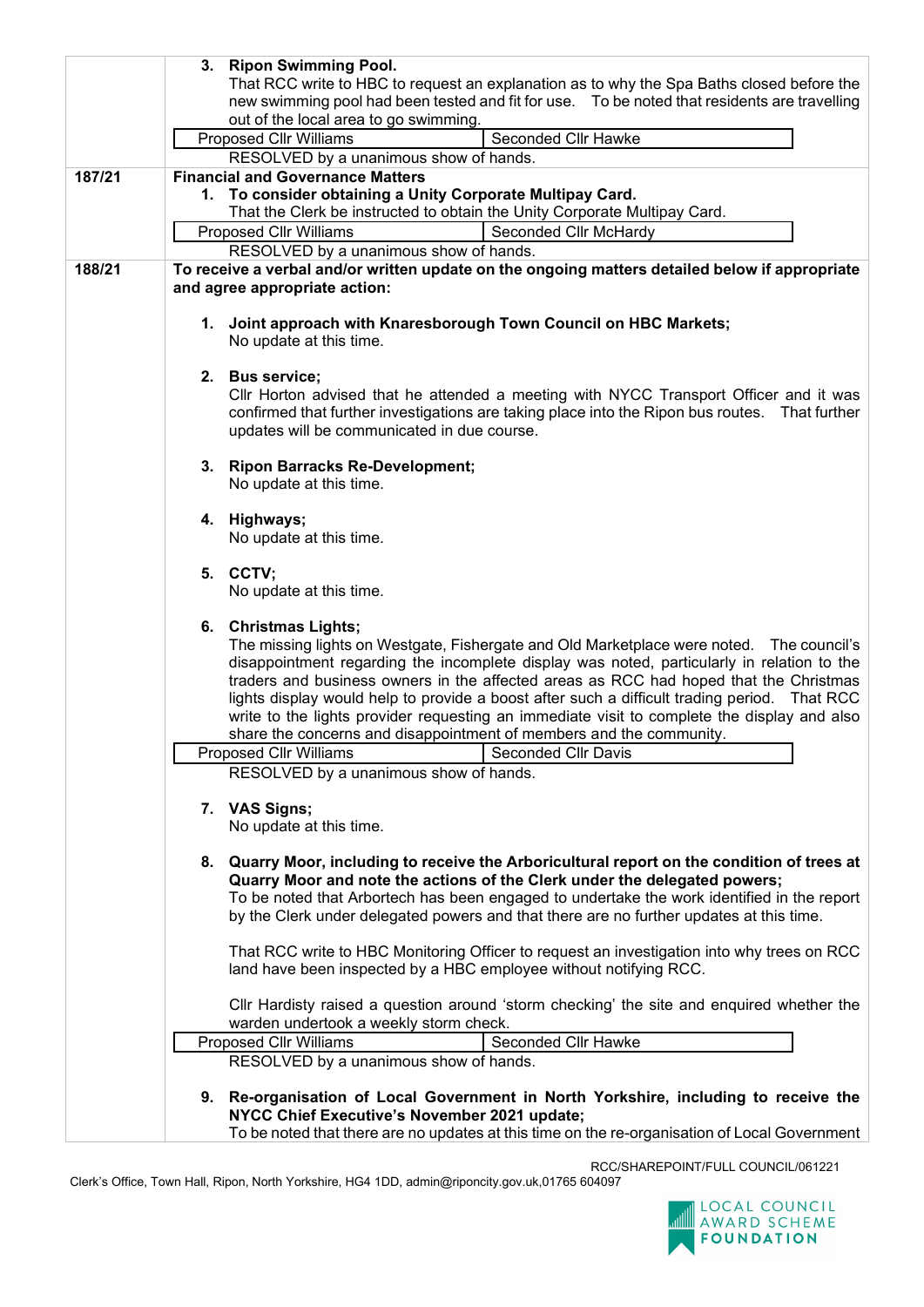|                                                                                                   | in North Yorkshire due to the Clerk's absence.                                                                                            |  |  |  |
|---------------------------------------------------------------------------------------------------|-------------------------------------------------------------------------------------------------------------------------------------------|--|--|--|
|                                                                                                   |                                                                                                                                           |  |  |  |
|                                                                                                   | That the NYCC Chief Executive's November 2021 update is received and noted.<br>Seconded Cllr Horton<br><b>Proposed Cllr Williams</b>      |  |  |  |
|                                                                                                   | RESOLVED by a unanimous show of hands.                                                                                                    |  |  |  |
|                                                                                                   | 10. Ripon Town Hall;                                                                                                                      |  |  |  |
|                                                                                                   | Cllr Williams advised that HBC Cllrs McHardy and Hawke will be putting a motion to HBC to                                                 |  |  |  |
|                                                                                                   | requests that Ripon assets to be transferred back to RCC after the Local Government re-<br>organisation.                                  |  |  |  |
|                                                                                                   |                                                                                                                                           |  |  |  |
|                                                                                                   | 11. Platinum Jubilee.                                                                                                                     |  |  |  |
|                                                                                                   | That RCC organise an art competition for local schools and children to create a birthday card                                             |  |  |  |
|                                                                                                   | for the Platinum Jubilee, to be judged by the Mayor and a panel to be agreed.<br><b>Proposed Cllr Williams</b><br>Seconded Cllr McHardy   |  |  |  |
|                                                                                                   | RESOLVED by a unanimous show of hands.                                                                                                    |  |  |  |
| 189/21                                                                                            | To note that Harrogate Borough Council have obtained funding under the Government's                                                       |  |  |  |
|                                                                                                   | 'Welcome Back Fund' to boost the high street and provide seasonal attractions in Harrogate                                                |  |  |  |
|                                                                                                   | and to consider making a request that some of that funding be made available for Ripon and/or                                             |  |  |  |
|                                                                                                   | to Ripon City Council as appropriate.<br>That RCC write to HBC to clarify how the funding was received and whether any monies can be made |  |  |  |
|                                                                                                   | available to Ripon and/or RCC.                                                                                                            |  |  |  |
|                                                                                                   | Seconded Cllr Hawke<br><b>Proposed Cllr Williams</b>                                                                                      |  |  |  |
|                                                                                                   | RESOLVED by a unanimous show of hands.                                                                                                    |  |  |  |
| 190/21                                                                                            | To receive and approve the amended Social Media Policy.                                                                                   |  |  |  |
|                                                                                                   | That the policy be received and approved.                                                                                                 |  |  |  |
|                                                                                                   | <b>Proposed Cllr Williams</b><br>Seconded Cllr Hawke<br>RESOLVED by a unanimous show of hands.                                            |  |  |  |
| 191/21                                                                                            | To receive correspondence and agree appropriate action:                                                                                   |  |  |  |
|                                                                                                   |                                                                                                                                           |  |  |  |
|                                                                                                   | 1. Email dated 9th November 2021 - Astroturf pitches, Old College Development;                                                            |  |  |  |
|                                                                                                   | That this item be deferred to the next meeting of Full Council.                                                                           |  |  |  |
|                                                                                                   | <b>Seconded Cllr Parkin</b><br>Proposed Cllr Williams                                                                                     |  |  |  |
|                                                                                                   | RESOLVED by a unanimous show of hands.                                                                                                    |  |  |  |
|                                                                                                   | 2. Email dated 13th November 2021 - 20s Plenty for North Yorkshire.                                                                       |  |  |  |
|                                                                                                   | That this email be received and noted.                                                                                                    |  |  |  |
|                                                                                                   | <b>Seconded Cllr Davis</b><br>Proposed Cllr Horton                                                                                        |  |  |  |
|                                                                                                   | RESOLVED by a unanimous show of hands.                                                                                                    |  |  |  |
| 192/21                                                                                            | To review the applications made to the Small Grants Scheme if appropriate and to make a                                                   |  |  |  |
|                                                                                                   | decision on award.                                                                                                                        |  |  |  |
|                                                                                                   | <b>Ripon City Panthers Football Club</b><br>1,000.00                                                                                      |  |  |  |
|                                                                                                   |                                                                                                                                           |  |  |  |
|                                                                                                   | That this item be deferred to the next meeting of Full Council.                                                                           |  |  |  |
|                                                                                                   | Seconded Cllr Horton<br><b>Proposed Cllr Williams</b>                                                                                     |  |  |  |
| 193/21                                                                                            | RESOLVED by a unanimous show of hands.<br>To receive a verbal update on Events and the Christmas promotional brochure, including to       |  |  |  |
|                                                                                                   | note the revised COVID-19 festive event guidance issued by NYCC and other bodies.                                                         |  |  |  |
|                                                                                                   | Cllr Williams advised that RCC will continue with the planned events, following the revised COVID-19                                      |  |  |  |
|                                                                                                   | festive guidance issued by NYCC and other bodies, and that RCC continue to explore options for an                                         |  |  |  |
|                                                                                                   | alternative/safe space to have the fireworks for NYE.                                                                                     |  |  |  |
| A further update was provided to members by Cllr Williams that the Christmas promotional brochure |                                                                                                                                           |  |  |  |
|                                                                                                   | company delivered an unsatisfactory service and RCC are in discussions for an explanation.                                                |  |  |  |
| 194/21                                                                                            | <b>Planning matters:</b>                                                                                                                  |  |  |  |
|                                                                                                   | To consider planning matters as detailed in the attached Appendix.                                                                        |  |  |  |
|                                                                                                   | That comments are details on the below Appendix.                                                                                          |  |  |  |

RCC/SHAREPOINT/FULL COUNCIL/061221 Clerk's Office, Town Hall, Ripon, North Yorkshire, HG4 1DD, admin@riponcity.gov.uk,01765 604097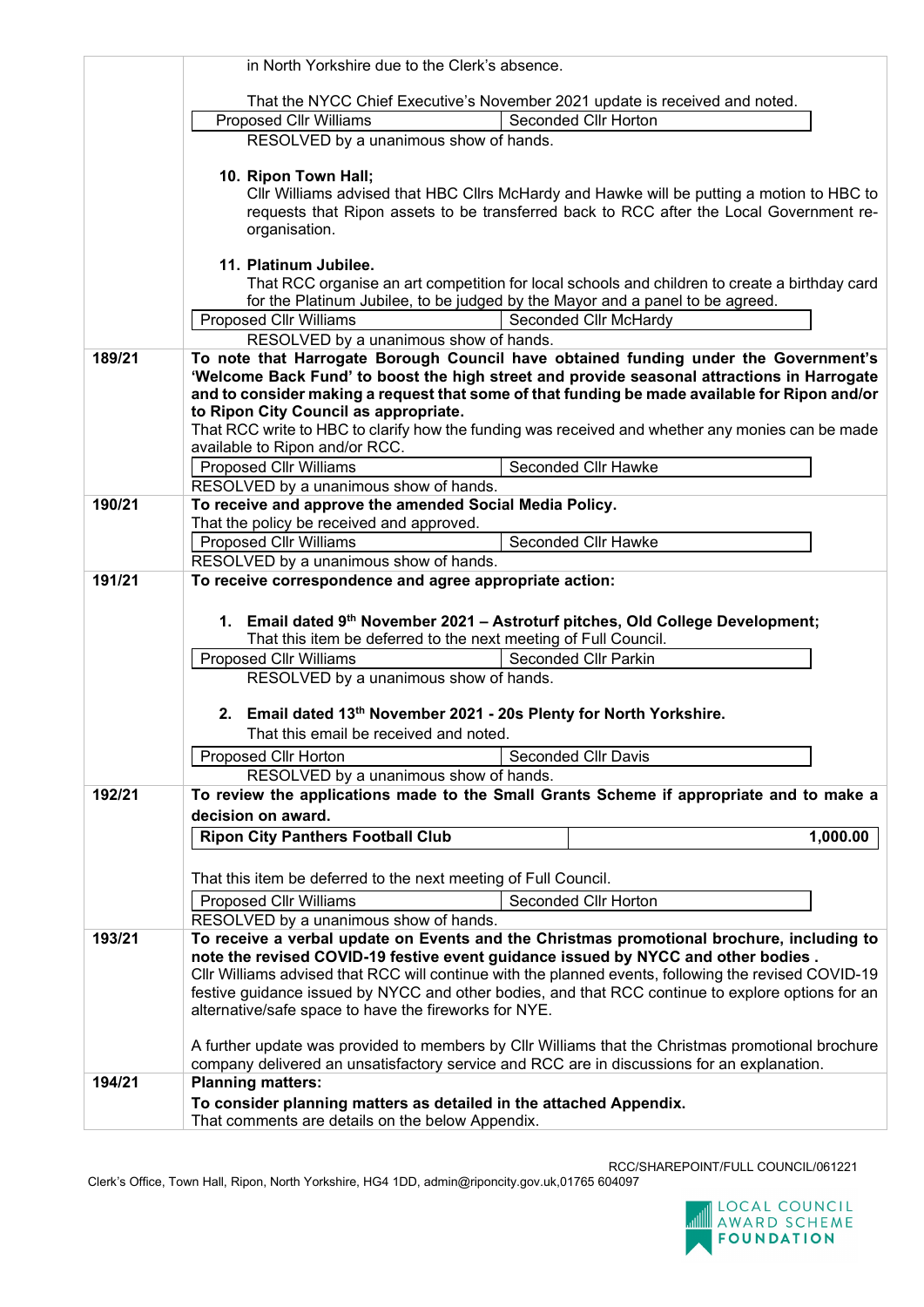| 195/21 | To receive the following reports:                                                                    |  |  |  |
|--------|------------------------------------------------------------------------------------------------------|--|--|--|
|        | Reports from Harrogate Borough Councillors if appropriate - for information only;                    |  |  |  |
|        | None.                                                                                                |  |  |  |
|        | Reports from North Yorkshire County Councillors if appropriate - for information only;               |  |  |  |
|        | None.                                                                                                |  |  |  |
|        | Reports from members and/or the Clerk on external organisations.                                     |  |  |  |
|        | CIIr Horton provided an update on the CAP meeting advising that they're seeking support from RCC     |  |  |  |
|        | and local organisations. A survey is to be carried out and the findings will be shared at future     |  |  |  |
|        | meetings.                                                                                            |  |  |  |
|        |                                                                                                      |  |  |  |
|        | CIIr Williams advised that Ripon Together is trying to organise a painting of Alice in Wonderland in |  |  |  |
|        | the ginnel from Booths' car park to Olivers pantry.                                                  |  |  |  |
| 196/21 | Mayoral Announcements - for information.                                                             |  |  |  |
|        | The Mayor sends his best wishes to the Clerk for a speedy recovery and welcomed Kathy the new        |  |  |  |
|        | member of the Administration team.                                                                   |  |  |  |
|        | The Mayor sends his wishes to all for a Merry Christmas and a Happy New Year.                        |  |  |  |
| 197/21 | To consider passing a resolution under the Public Bodies (Admission to Meetings) Act 1960            |  |  |  |
|        | (as extended by s.100 of the Local Government Act 1972), that the public and accredited              |  |  |  |
|        | representatives of newspapers be excluded from the meeting for the following item of                 |  |  |  |
|        | business on the grounds that it involves the likely disclosure of exempt information as              |  |  |  |
|        | defined in Part 1 of Schedule 12A of the Local Government Act 1972 by virtue of the                  |  |  |  |
|        | paragraph specified against the item.                                                                |  |  |  |
|        | That this resolution be passed.                                                                      |  |  |  |
|        | Seconded Cllr Hawke<br>Proposed Cllr Williams                                                        |  |  |  |
|        | RESOLVED by a unanimous show of hands.                                                               |  |  |  |
|        | The press representative and member of public left the room.                                         |  |  |  |
|        |                                                                                                      |  |  |  |
| 198/21 | <b>Commercial matters:</b>                                                                           |  |  |  |
|        | To receive a verbal update from the members of the Spa Baths Working Group and<br>1.                 |  |  |  |
|        | to consider matters of a commercial nature in relation to Ripon Spa Baths.                           |  |  |  |
|        |                                                                                                      |  |  |  |
|        | Cllr McHardy left the meeting at 19:53.                                                              |  |  |  |
|        |                                                                                                      |  |  |  |
|        | That RCC continue to explore options for the use of Ripon Spa Baths and the partnership              |  |  |  |
|        | with a housing association.                                                                          |  |  |  |
|        | Seconded Cllr Parkin<br><b>Proposed Cllr Davis</b>                                                   |  |  |  |
|        | RESOLVED by a unanimous show of hands.                                                               |  |  |  |
|        |                                                                                                      |  |  |  |
|        | With business concluded, the meeting was closed at 20:05.                                            |  |  |  |
|        |                                                                                                      |  |  |  |

SIGNED DATE

THE RIGHT WORSHIPFUL THE MAYOR



Clerk's Office, Town Hall, Ripon, North Yorkshire, HG4 1DD, admin@riponcity.gov.uk,01765 604097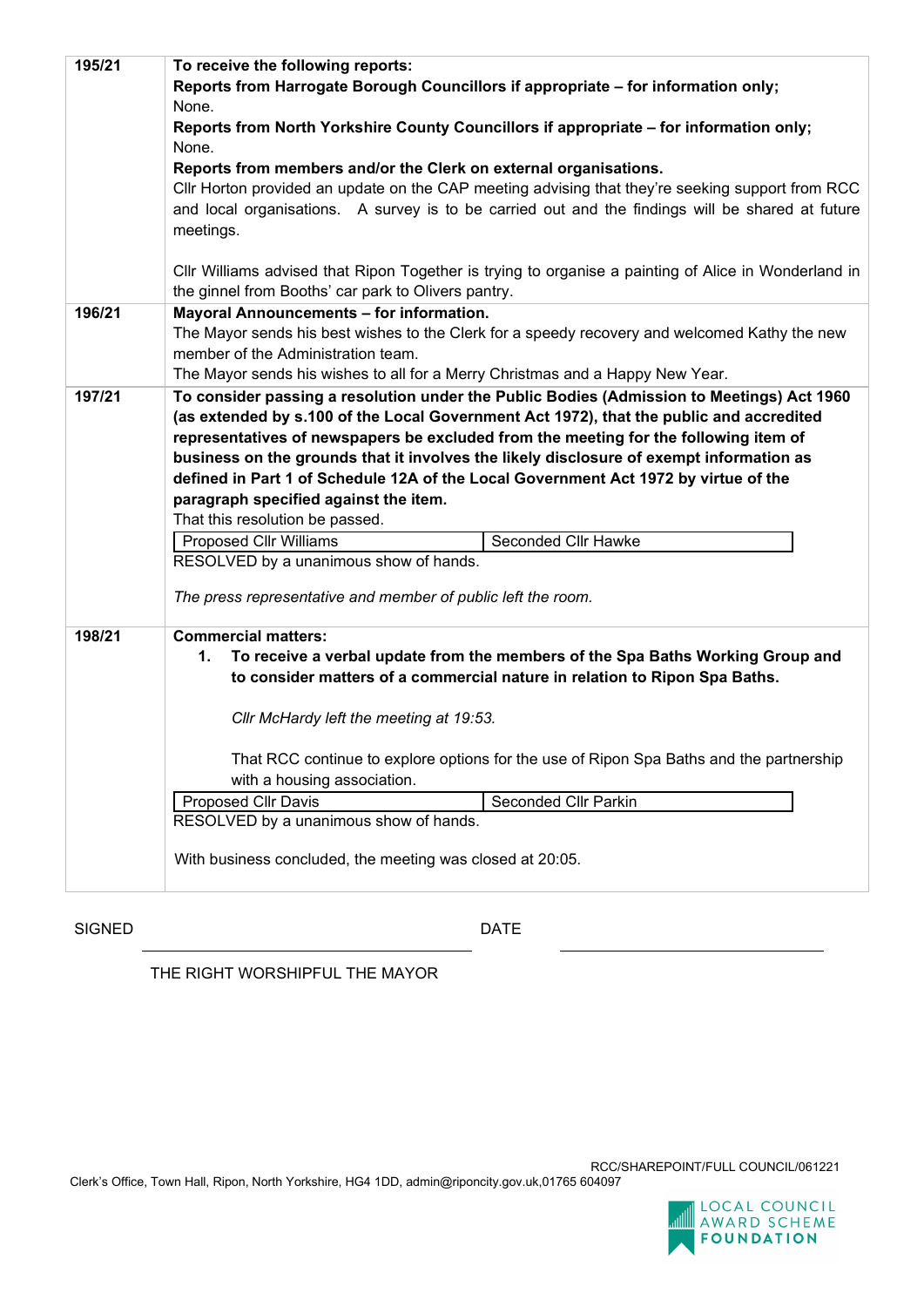| 194/21 | <b>Planning matters</b>                                                                                                                                                                           |                                                                                                                                                                                                                                                                                                                                                                                                                                                                                                                                                                                                                                                           |  |  |  |
|--------|---------------------------------------------------------------------------------------------------------------------------------------------------------------------------------------------------|-----------------------------------------------------------------------------------------------------------------------------------------------------------------------------------------------------------------------------------------------------------------------------------------------------------------------------------------------------------------------------------------------------------------------------------------------------------------------------------------------------------------------------------------------------------------------------------------------------------------------------------------------------------|--|--|--|
|        | To receive the Planning Appendix.<br>1.<br>2.<br>Planning applications as listed below to be considered and responses agreed to the<br>consultations being carried out by the Planning Authority: |                                                                                                                                                                                                                                                                                                                                                                                                                                                                                                                                                                                                                                                           |  |  |  |
|        |                                                                                                                                                                                                   | Details of all planning applications listed below can be viewed online prior to the meeting at:                                                                                                                                                                                                                                                                                                                                                                                                                                                                                                                                                           |  |  |  |
|        | http://www.harrogate.gov.uk/plan/Pages/New%20Plan/Find-an-application.aspx                                                                                                                        |                                                                                                                                                                                                                                                                                                                                                                                                                                                                                                                                                                                                                                                           |  |  |  |
|        | 21/04765/LB                                                                                                                                                                                       | 69-70 The Golden Lion Allhallowgate Ripon HG4 1LE<br>Listed building consent for the removal of existing wall and ceiling panels to<br>conservatory and exposure of the existing metal framework. Removal of cladding<br>to existing boundary walls to expose existing stone and/or brickwork. Stripping<br>out of existing gents WC to create external drinking area. New lighting.<br>https://uniformonline.harrogate.gov.uk/online-<br>applications/applicationDetails.do?activeTab=summary&keyVal=R1YFZ3HYKEG0<br>0.<br>That RCC register a response of 'no objection' to this application.<br><b>Proposed Cllr Williams</b><br>Seconded Cllr McHardy |  |  |  |
|        |                                                                                                                                                                                                   | RESOLVED by a unanimous show of hands.                                                                                                                                                                                                                                                                                                                                                                                                                                                                                                                                                                                                                    |  |  |  |
|        | 21/04820/FUL                                                                                                                                                                                      | 21 Bondgate Green Ripon HG4 1QW<br>Approval to retain existing metal stair and landing serving the rear of the property<br>and addition of planters & screen panel.<br>https://uniformonline.harrogate.gov.uk/online-<br>applications/applicationDetails.do?activeTab=summary&keyVal=R23ZXJHYKGL0<br>0                                                                                                                                                                                                                                                                                                                                                    |  |  |  |
|        |                                                                                                                                                                                                   | That RCC register a response of 'no objection' to this application.<br><b>Proposed Cllr Williams</b><br>Seconded Cllr McHardy                                                                                                                                                                                                                                                                                                                                                                                                                                                                                                                             |  |  |  |
|        |                                                                                                                                                                                                   | RESOLVED by a unanimous show of hands.                                                                                                                                                                                                                                                                                                                                                                                                                                                                                                                                                                                                                    |  |  |  |
|        | 21/03908/LB                                                                                                                                                                                       | 5 Park Street Ripon North Yorkshire HG4 2AX<br>Conversion of dwelling to form 2 No. ground floor offices, 2 No. flats.<br>https://uniformonline.harrogate.gov.uk/online-<br>applications/applicationDetails.do?activeTab=summary&keyVal=QYTD1UHY0B00<br><u>0</u> .                                                                                                                                                                                                                                                                                                                                                                                        |  |  |  |
|        |                                                                                                                                                                                                   | That RCC register a response of 'no objection' to this application.<br><b>Proposed Cllr Williams</b><br>Seconded Cllr McHardy                                                                                                                                                                                                                                                                                                                                                                                                                                                                                                                             |  |  |  |
|        |                                                                                                                                                                                                   | RESOLVED by a unanimous show of hands.                                                                                                                                                                                                                                                                                                                                                                                                                                                                                                                                                                                                                    |  |  |  |
|        | 21/03018/FUL                                                                                                                                                                                      | 11 Crescent Parade Ripon HG4 2JE<br>Erection of single storey Garden Room and formation of parking space (updated<br>details provided 16th September 2021).<br>https://uniformonline.harrogate.gov.uk/online-<br>applications/applicationDetails.do?activeTab=summary&keyVal=QVXP5IHYIQ300.                                                                                                                                                                                                                                                                                                                                                               |  |  |  |
|        |                                                                                                                                                                                                   | That RCC register a response of 'no objection' to this application.                                                                                                                                                                                                                                                                                                                                                                                                                                                                                                                                                                                       |  |  |  |
|        |                                                                                                                                                                                                   | <b>Proposed Cllr Williams</b><br>Seconded Cllr McHardy<br>RESOLVED by a unanimous show of hands.                                                                                                                                                                                                                                                                                                                                                                                                                                                                                                                                                          |  |  |  |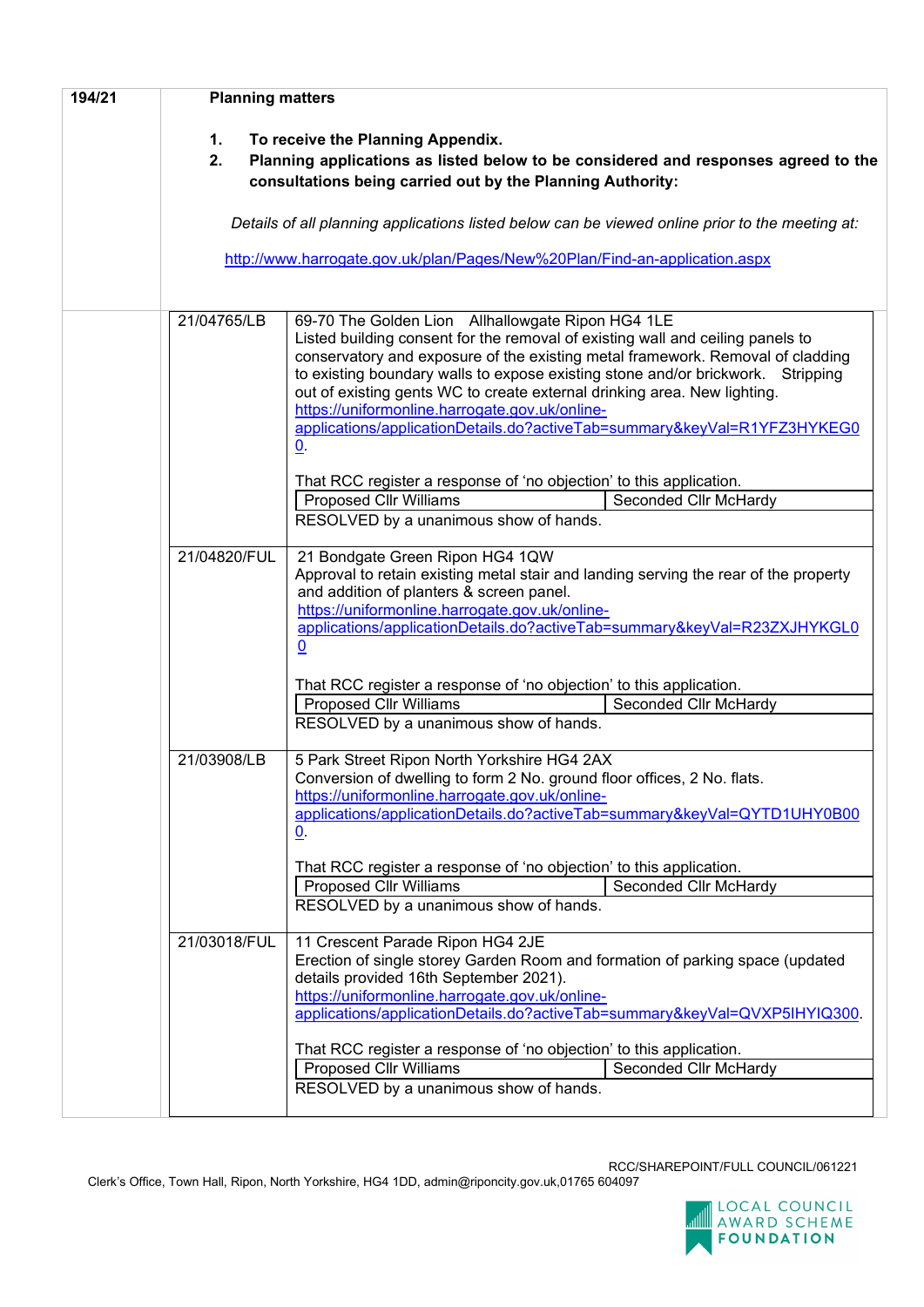| 21/00387/FUL<br><b>MAJ</b> | Land Comprising Field At 430655 472220 Springfield Close Ripon North Yorkshire<br>Erection of 33 dwellings including associated access and infrastructure<br>Consultation on: Amended Site Layout; Landscape Masterplan; House Type plans;<br>updated Design _ Access Statement; Heritage Statement; Flood Risk and<br>Biodiversity information. This is a new public consultation. Comments that have<br>been made previously remain valid.<br>https://uniformonline.harrogate.gov.uk/online-<br>applications/applicationDetails.do?activeTab=summary&keyVal=QNV1AYHYH490<br>$\underline{0}$ .<br>That RCC reiterate the concerns that have previously been made.<br><b>Proposed Cllr Williams</b><br><b>Seconded Cllr Davis</b> |  |
|----------------------------|-----------------------------------------------------------------------------------------------------------------------------------------------------------------------------------------------------------------------------------------------------------------------------------------------------------------------------------------------------------------------------------------------------------------------------------------------------------------------------------------------------------------------------------------------------------------------------------------------------------------------------------------------------------------------------------------------------------------------------------|--|
|                            | RESOLVED by a unanimous show of hands.                                                                                                                                                                                                                                                                                                                                                                                                                                                                                                                                                                                                                                                                                            |  |
| 21/04888/LB                | Ripon And District Hospital Firby Lane Ripon HG4 2PR<br>Listed building consent for the removal of the current asbestos roof sheets, and the<br>construction of a new timber roof with a slate tile covering to the generator store.<br>The corrugated asbestos (Chrysotile) roof sheets will be removed, alongside the<br>existing roof structure, including the current internal timber purlins. New cast iron<br>half round gutters and downpipes are to be secured to the North elevation.<br>https://uniformonline.harrogate.gov.uk/online-<br>applications/applicationDetails.do?activeTab=summary&keyVal=R2D99FHYKJY00                                                                                                     |  |
|                            | That RCC register a response of 'no objection' to this application.<br><b>Proposed Cllr Williams</b><br>Seconded Cllr McHardy                                                                                                                                                                                                                                                                                                                                                                                                                                                                                                                                                                                                     |  |
|                            | RESOLVED by a unanimous show of hands.                                                                                                                                                                                                                                                                                                                                                                                                                                                                                                                                                                                                                                                                                            |  |
| 21/04887/FUL               | Ripon And District Hospital Firby Lane Ripon HG4 2PR<br>The removal of the current asbestos roof sheets, and the construction of a new<br>timber roof with a slate tile covering to the generator store.  The corrugated<br>asbestos (Chrysotile) roof sheets will be removed, alongside the existing roof<br>structure, including the current internal timber purlins. New cast iron half round<br>gutters and downpipes are to be secured to the North elevation.<br>https://uniformonline.harrogate.gov.uk/online-<br>applications/applicationDetails.do?activeTab=summary&keyVal=R2D99DHYKJX0<br>$\underline{0}$ .                                                                                                            |  |
|                            | That RCC register a response of 'no objection' to this application.                                                                                                                                                                                                                                                                                                                                                                                                                                                                                                                                                                                                                                                               |  |
|                            | Proposed Cllr Williams<br>Seconded Cllr McHardy<br>RESOLVED by a unanimous show of hands.                                                                                                                                                                                                                                                                                                                                                                                                                                                                                                                                                                                                                                         |  |
| 21/04850/FUL               | Ripon Spa Hotel Park Street Ripon North Yorkshire HG4 2BU<br>Erection of new access porch; Erection of dormer window; Extension to terrace;<br>Installation of access ramps; Erection of totem structure for signage; Alterations to<br>fenestration and doors; Removal of existing fire esape; Installation of new fire<br>escape; Installation of gas flue and plant; Installation of consdenser units and<br>vents; Alterations to external lighting.<br>https://uniformonline.harrogate.gov.uk/online-<br>applications/applicationDetails.do?activeTab=summary&keyVal=R29JY0HYKI300.                                                                                                                                          |  |
|                            | That RCC request an extension for this to be returned to the next meeting of Full<br>Council in January and to receive a set of clear plans.                                                                                                                                                                                                                                                                                                                                                                                                                                                                                                                                                                                      |  |
|                            | <b>Proposed Cllr Williams</b><br>Seconded Cllr Hawke<br>RESOLVED by a unanimous show of hands.                                                                                                                                                                                                                                                                                                                                                                                                                                                                                                                                                                                                                                    |  |
| 21/04787/LBD<br>EM         | Ripon City Band Room 1A High St Agnesgate Ripon North Yorkshire HG4 1QR<br>Conversion of band practice room into a holiday cottage including works to the<br>north elevation comprising realigned and additional window, addition of decorative<br>mouldings to a door and removal of mid-20th century metal staircase from rear<br>elevation with blocking up of first floor door.                                                                                                                                                                                                                                                                                                                                               |  |

RCC/SHAREPOINT/FULL COUNCIL/061221

Clerk's Office, Town Hall, Ripon, North Yorkshire, HG4 1DD, admin@riponcity.gov.uk,01765 604097